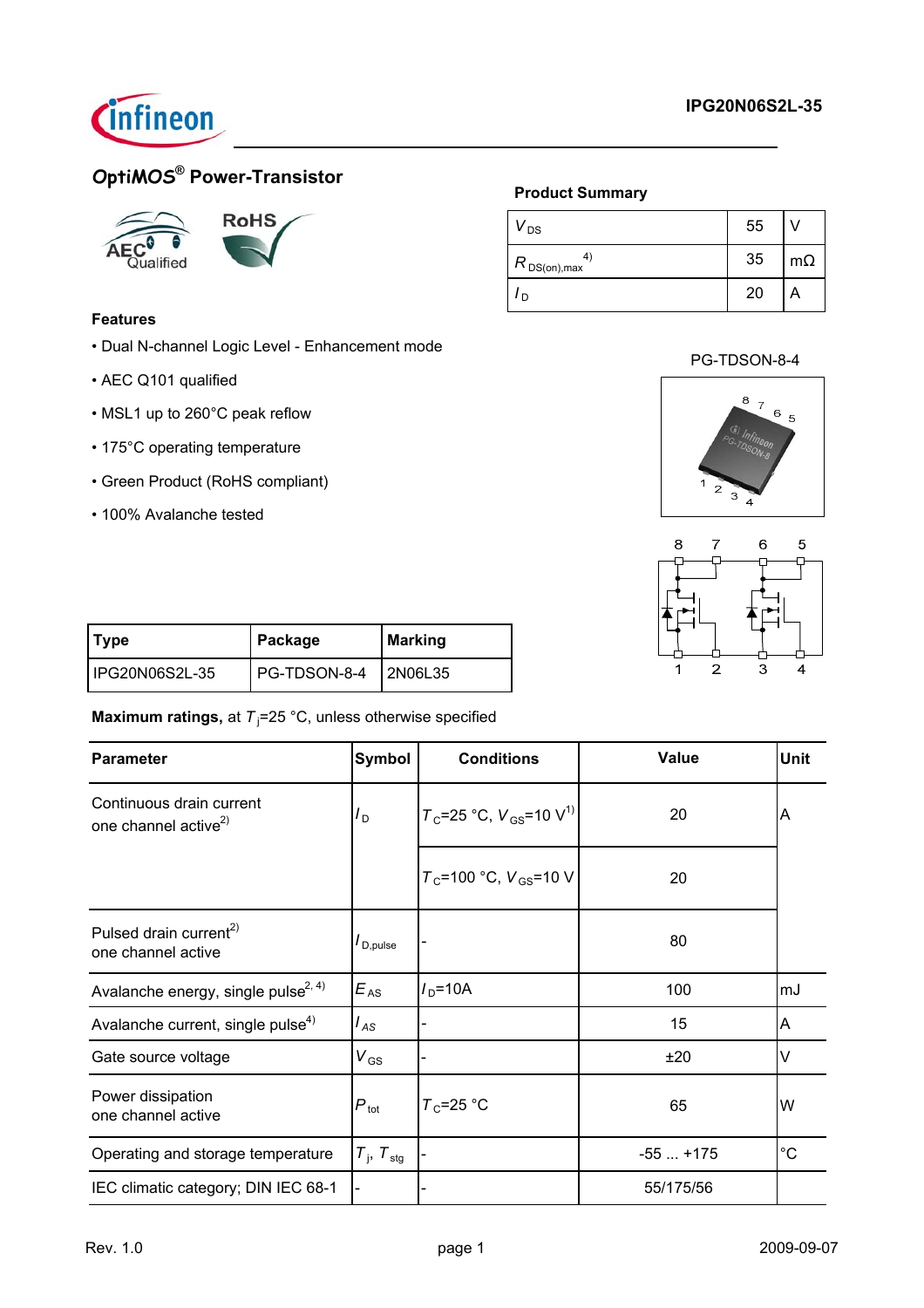



| Parameter | Symbol | <b>Conditions</b> |      | <b>Values</b> |      | Unit |
|-----------|--------|-------------------|------|---------------|------|------|
|           |        |                   | min. | typ.          | max. |      |

# **Thermal characteristics2)**

| Thermal resistance, junction - case | $R_{\,\rm thJC}$ |                                             |     | 2.3                      | K/W |
|-------------------------------------|------------------|---------------------------------------------|-----|--------------------------|-----|
| SMD version, device on PCB          | $R_{thJA}$       | minimal footprint                           | 100 | $\overline{\phantom{0}}$ |     |
|                                     |                  | $6 \text{ cm}^2$ cooling area <sup>3)</sup> | 60  | $\overline{\phantom{0}}$ |     |

**Electrical characteristics,** at T<sub>j</sub>=25 °C, unless otherwise specified

## **Static characteristics**

| Drain-source breakdown voltage                 | $V_{\rm (BR)DSS}$         | $V_{\text{GS}} = 0 \text{ V}$ , $I_{\text{D}} = 1 \text{ mA}$ | 55  |      |     | ν         |
|------------------------------------------------|---------------------------|---------------------------------------------------------------|-----|------|-----|-----------|
| Gate threshold voltage                         | $V_{\rm GS(th)}$          | $V_{DS} = V_{GS}$ , $I_{D} = 27 \mu A$                        | 1.2 | 1.6  | 2.0 |           |
| Zero gate voltage drain current <sup>4)</sup>  | $I_{\text{DSS}}$          | $V_{DS}$ =55 V, $V_{GS}$ =0 V,<br>$T_i = 25$ °C               |     | 0.01 |     | μA        |
|                                                |                           | $V_{DS}$ =55 V, $V_{GS}$ =0 V,<br>$T_i$ =125 °C <sup>2)</sup> |     | 1    | 100 |           |
| Gate-source leakage current <sup>4)</sup>      | $\overline{\mathsf{GSS}}$ | $V_{GS}$ =20 V, $V_{DS}$ =0 V                                 |     | 1    | 100 | <b>nA</b> |
| Drain-source on-state resistance <sup>4)</sup> | $R_{DS(on)}$              | $V_{GS}$ =4.5 V, $I_{D}$ =10A                                 |     | 35   | 44  | $m\Omega$ |
|                                                |                           | $V_{GS}$ =10 V, $I_{D}$ =15A                                  |     | 28   | 35  |           |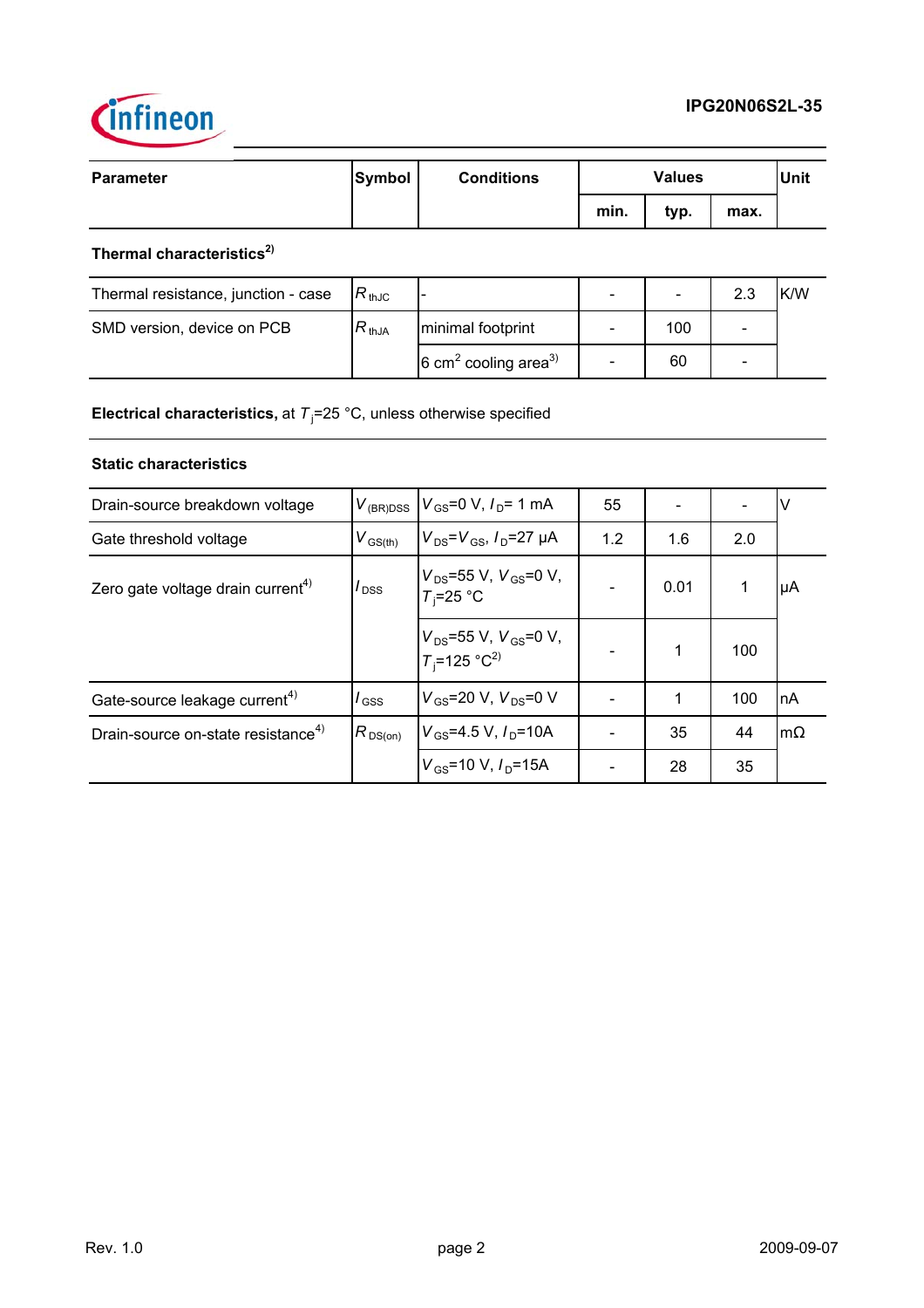

| <b>Parameter</b>                                                    | <b>Symbol</b>              | <b>Conditions</b>                                      |                              | <b>Values</b>  |                          |        |
|---------------------------------------------------------------------|----------------------------|--------------------------------------------------------|------------------------------|----------------|--------------------------|--------|
|                                                                     |                            |                                                        | min.                         | typ.           | max.                     |        |
| Dynamic characteristics <sup>2)</sup>                               |                            |                                                        |                              |                |                          |        |
| Input capacitance <sup>4)</sup>                                     | $C_{\text{iss}}$           |                                                        |                              | 610            | 790                      | pF     |
| Output capacitance <sup>4)</sup>                                    | $C_{\text{oss}}$           | $V_{\rm GS}$ =0 V, $V_{\rm DS}$ =25 V,<br>$f = 1$ MHz  |                              | 180            | 230                      |        |
| Reverse transfer capacitance <sup>4)</sup>                          | $C_{\text{rss}}$           |                                                        |                              | 65             | 100                      |        |
| Turn-on delay time                                                  | $t_{\sf d(on)}$            |                                                        |                              | 3              | $\overline{\phantom{0}}$ | ns     |
| Rise time                                                           | $t_{\rm r}$                | $V_{DD} = 27.5 V,$<br>$V_{GS}$ =10 V, $I_D$ =20 A,     | $\overline{\phantom{0}}$     | 5              |                          |        |
| Turn-off delay time                                                 | $t_{\rm d(Off)}$           | $R_{\rm G}$ =11 $\Omega$                               | $\overline{\phantom{a}}$     | 25             |                          |        |
| Fall time                                                           | $t_{\rm f}$                |                                                        |                              | 15             |                          |        |
| Gate Charge Characteristics <sup>2, 4)</sup>                        |                            |                                                        |                              |                |                          |        |
| Gate to source charge                                               | $Q_{gs}$                   |                                                        | $\blacksquare$               | $\overline{2}$ | 2.6                      | nC     |
| Gate to drain charge                                                | $\bf Q_{gd}$               | $V_{DD}$ =44 V, $I_D$ =20 A,                           | $\qquad \qquad \blacksquare$ | 6.5            | 10                       |        |
| Gate charge total                                                   | $Q_{q}$                    | $V_{GS}$ =0 to 10 V                                    |                              | 18             | 23                       |        |
| Gate plateau voltage                                                | $V_{\rm plateau}$          |                                                        |                              | 3.5            | L.                       | $\vee$ |
| <b>Reverse Diode</b>                                                |                            |                                                        |                              |                |                          |        |
| Diode continous forward current <sup>2)</sup><br>one channel active | $I_{\rm S}$                |                                                        |                              |                | 20                       | A      |
| Diode pulse current <sup>2)</sup><br>one channel active             | $I_{S, pulse}$             | $T_c = 25$ °C                                          |                              |                | 80                       |        |
| Diode forward voltage                                               | $V_{SD}$                   | $V_{GS}$ =0 V, $I_F$ =15 A,<br>$T_i = 25$ °C           |                              | 1.0            | 1.3                      | V      |
| Reverse recovery time <sup>2)</sup>                                 | $t_{\rm rr}$               | $V_R$ =27.5 V, $I_F$ = $I_S$ ,<br>$di_F/dt = 100$ A/µs |                              | 40             |                          | ns     |
| Reverse recovery charge <sup>2, 4)</sup>                            | $\mathsf{Q}_{\,\text{rr}}$ |                                                        |                              | 40             |                          | пC     |

<sup>1)</sup> Current is limited by bondwire; with an  $R_{thJC}$  =2.3 K/W the chip is able to carry 30.4A at 25°C.

<sup>2)</sup> Specified by design. Not subject to production test.

<sup>3)</sup> Device on 40 mm x 40 mm x 1.5 mm epoxy PCB FR4 with 6 cm<sup>2</sup> (one layer, 70 µm thick) copper area for drain connection. PCB is vertical in still air.

<sup>4)</sup> Per channel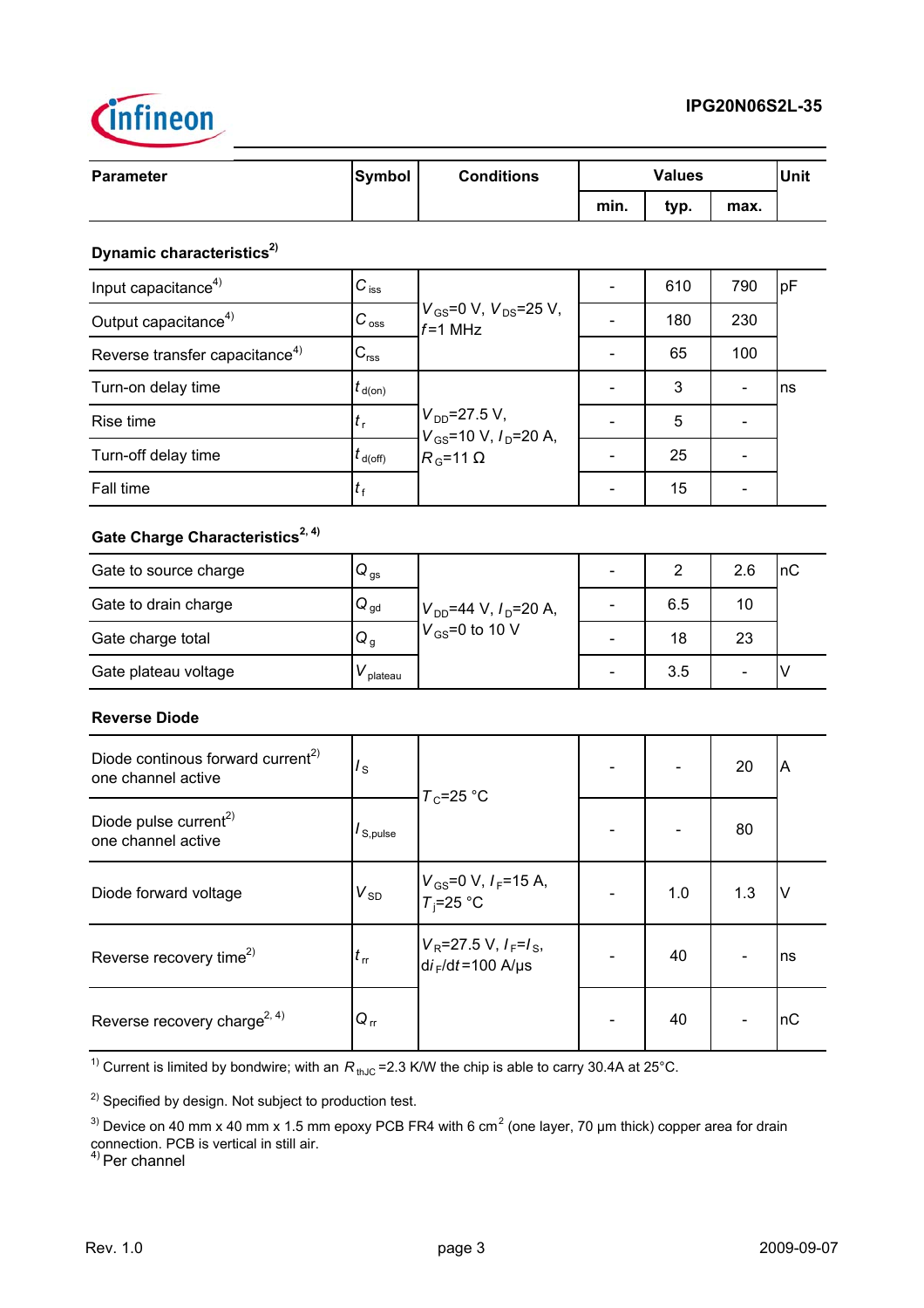

## **1 Power dissipation 2 Drain current**



 $P_{\text{tot}} = f(T_C)$ ;  $V_{\text{GS}} \ge 6$  V; one channel active  $I_D = f(T_C)$ ;  $V_{\text{GS}} \ge 6$  V; one channel active



 $I_D=$ f( $V_{DS}$ );  $T_C=$  25°C; *D* = 0; one channel active  $Z_{thJC} = f(t_p)$ parameter:  $t_p$  parameter:  $D = t_p/T$ 



## **3 Safe operating area 4 Max. transient thermal impedance**

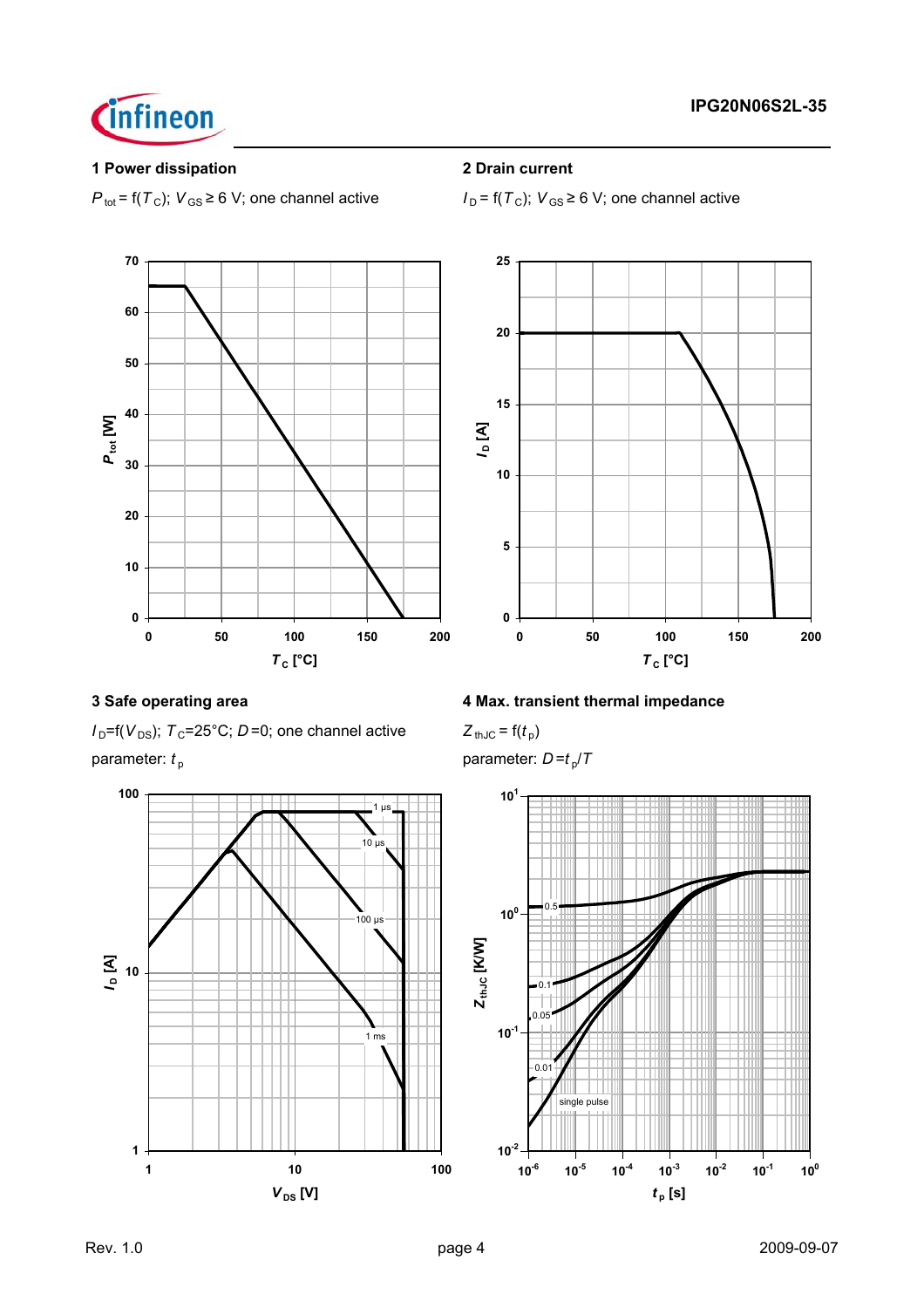



parameter:  $V_{\text{GS}}$  parameter:  $V_{\text{GS}}$ 



## **5 Typ. output characteristics4) 6 Typ. drain-source on-state resistance4)**

*I*<sub>D</sub> = f(*V*<sub>DS</sub>); *T*<sub>j</sub> = 25 °C *R*<sub>DS(on)</sub> = f(*I*<sub>D</sub>); *T*<sub>j</sub> = 25 °C



 $R_{DS(on)}$  = f(T<sub>j</sub>);  $I_D$  = 15 A;  $V_{GS}$  = 10 V

**7 Typ. transfer characteristics4) 8 Typ. drain-source on-state resistance4)**

 $I_D = f(V_{GS})$ ;  $V_{DS} = 6V$ 

parameter: T<sub>i</sub>

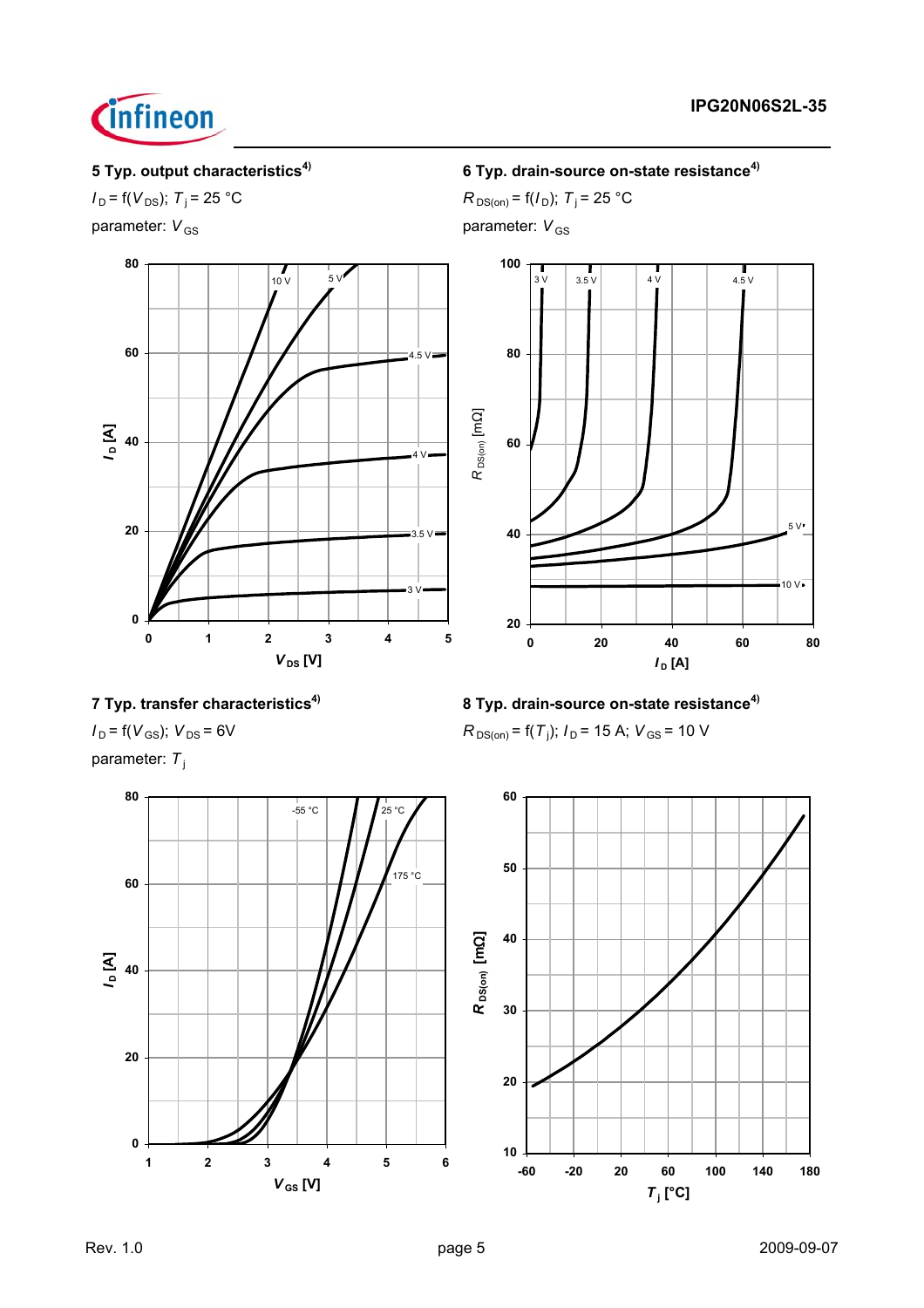

## **9 Typ. gate threshold voltage 10 Typ. Capacitances<sup>4)</sup>**

 $C = f(V_{DS})$ ;  $V_{GS} = 0$  V;  $f = 1$  MHz

 $V_{\text{GS(th)}} = f(T_i)$ ;  $V_{\text{GS}} = V_{\text{DS}}$ 

parameter:  $I_D$ 







**104**



parameter:  $T_i$  parameter:  $T_{i(\text{start})}$ 

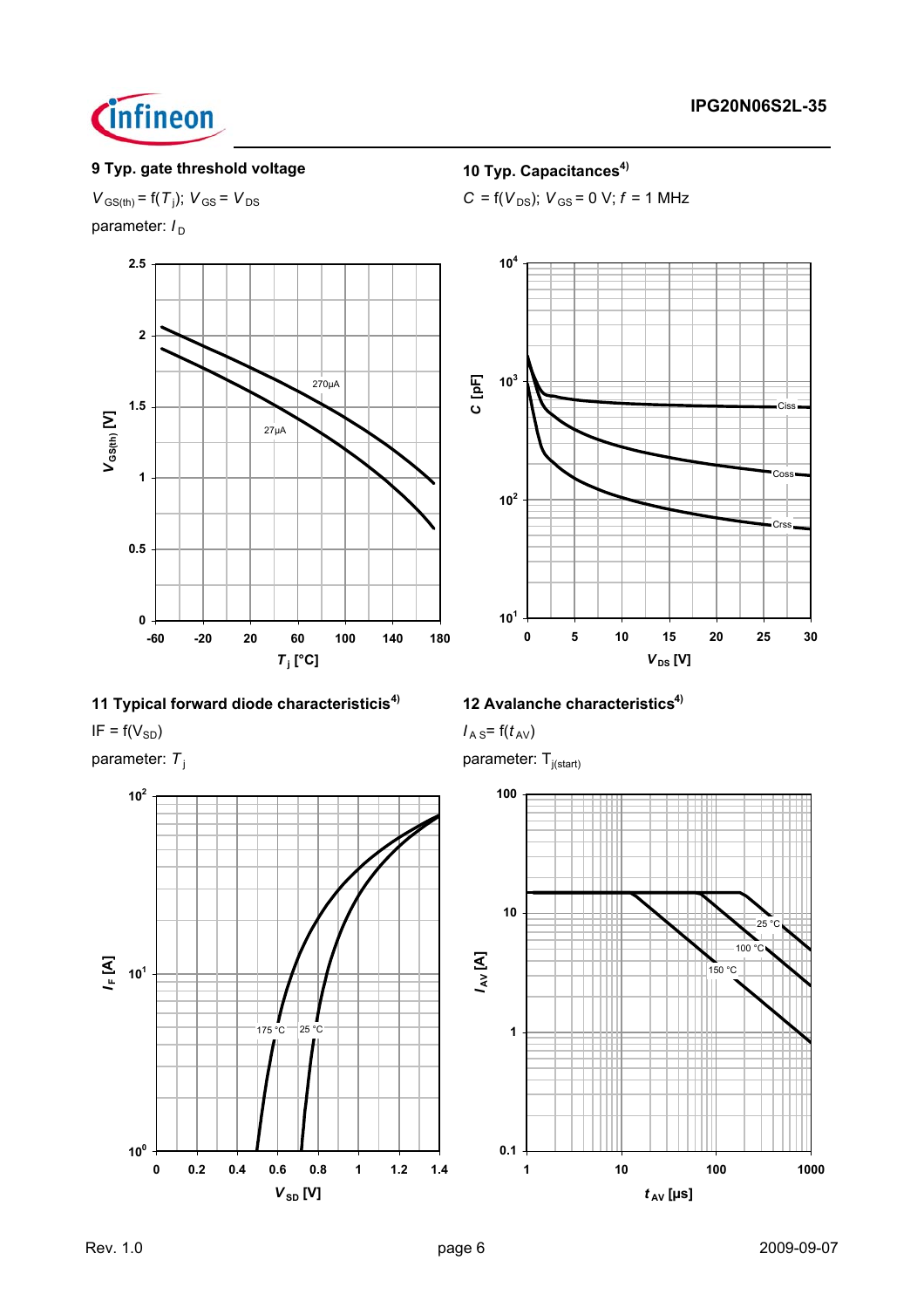

 $E_{AS}$  =  $f(T_i)$ 

parameter:  $I_D$ 



# **13 Avalanche energy4) 14 Drain-source breakdown voltage**

)  $V_{\text{BR(DSS)}} = f(T_i); I_D = 1 \text{ mA}$ 



**15 Typ. gate charge4) 16 Gate charge waveforms**

 $V_{\text{GS}}$  = f( $Q_{\text{gate}}$ );  $I_{\text{D}}$  = 20 A pulsed parameter:  $V_{DD}$ 



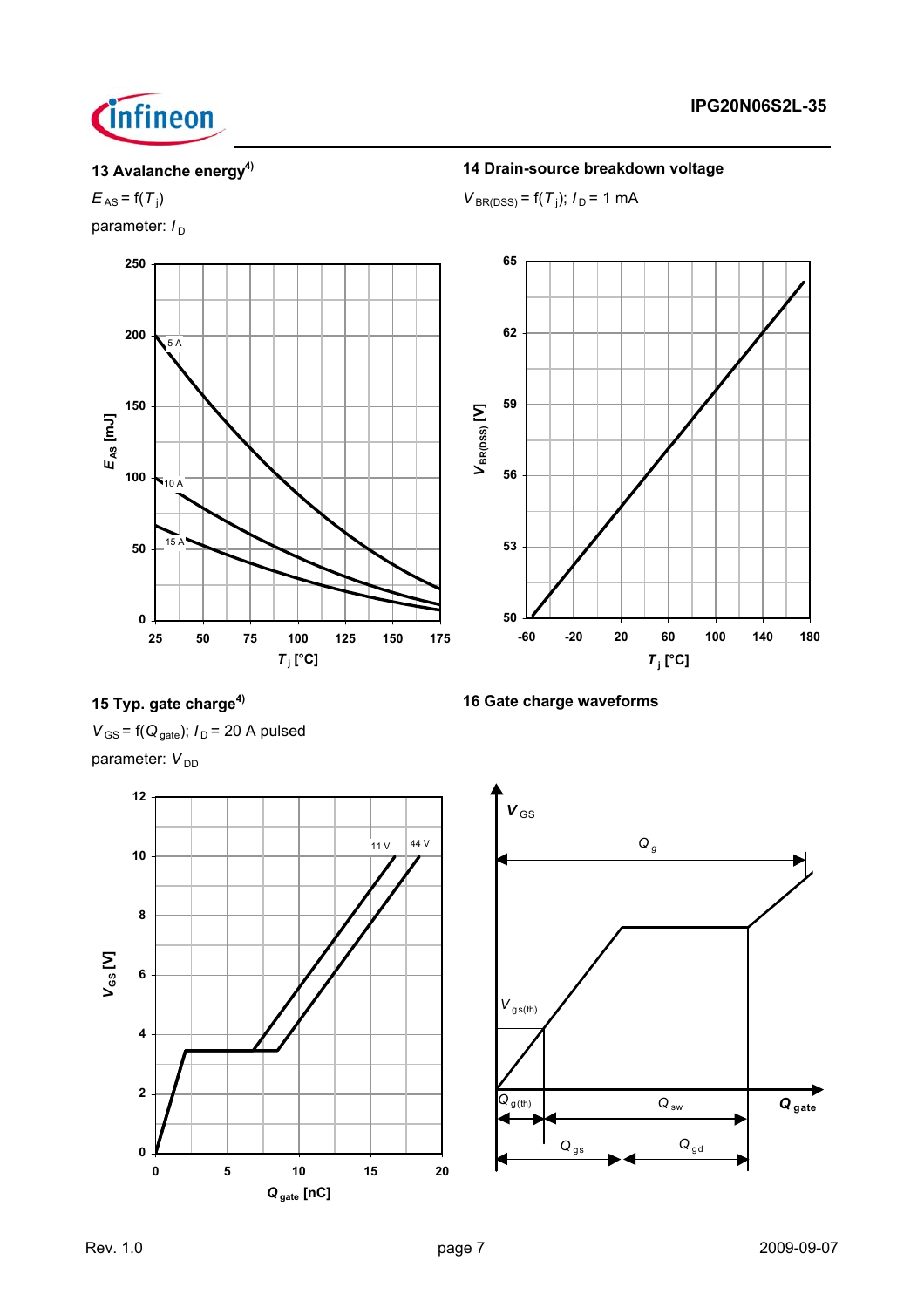

**Published by Infineon Technologies AG 81726 Munich, Germany**

**© Infineon Technologies AG 2009 All Rights Reserved.**

## **Legal Disclaimer**

The information given in this document shall in no event be regarded as a guarantee of conditions or characteristics. With respect to any examples or hints given herein, any typical values stated herein and/or any information regarding the application of the device, Infineon Technologies hereby disclaims any and all warranties and liabilities of any kind, including without limitation, warranties of non-infringement of intellectual property rights of any third party.

### **Information**

For further information on technology, delivery terms and conditions and prices, please contact the nearest Infineon Technologies Office (www.infineon.com).

## **Warnings**

Due to technical requirements, components may contain dangerous substances. For information on the types in question, please contact the nearest Infineon Technologies Office. Infineon Technologies components may be used in life-support devices or systems only with the express written approval of Infineon Technologies, if a failure of such components can reasonably be expected to cause the failure of that life-support device or system or to affect the safety or effectiveness of that device or system. Life support devices or systems are intended to be implanted in the human body or to support and/or maintain and sustain and/or protect human life. If they fail, it is reasonable to assume that the health of the user or other persons may be endangered.